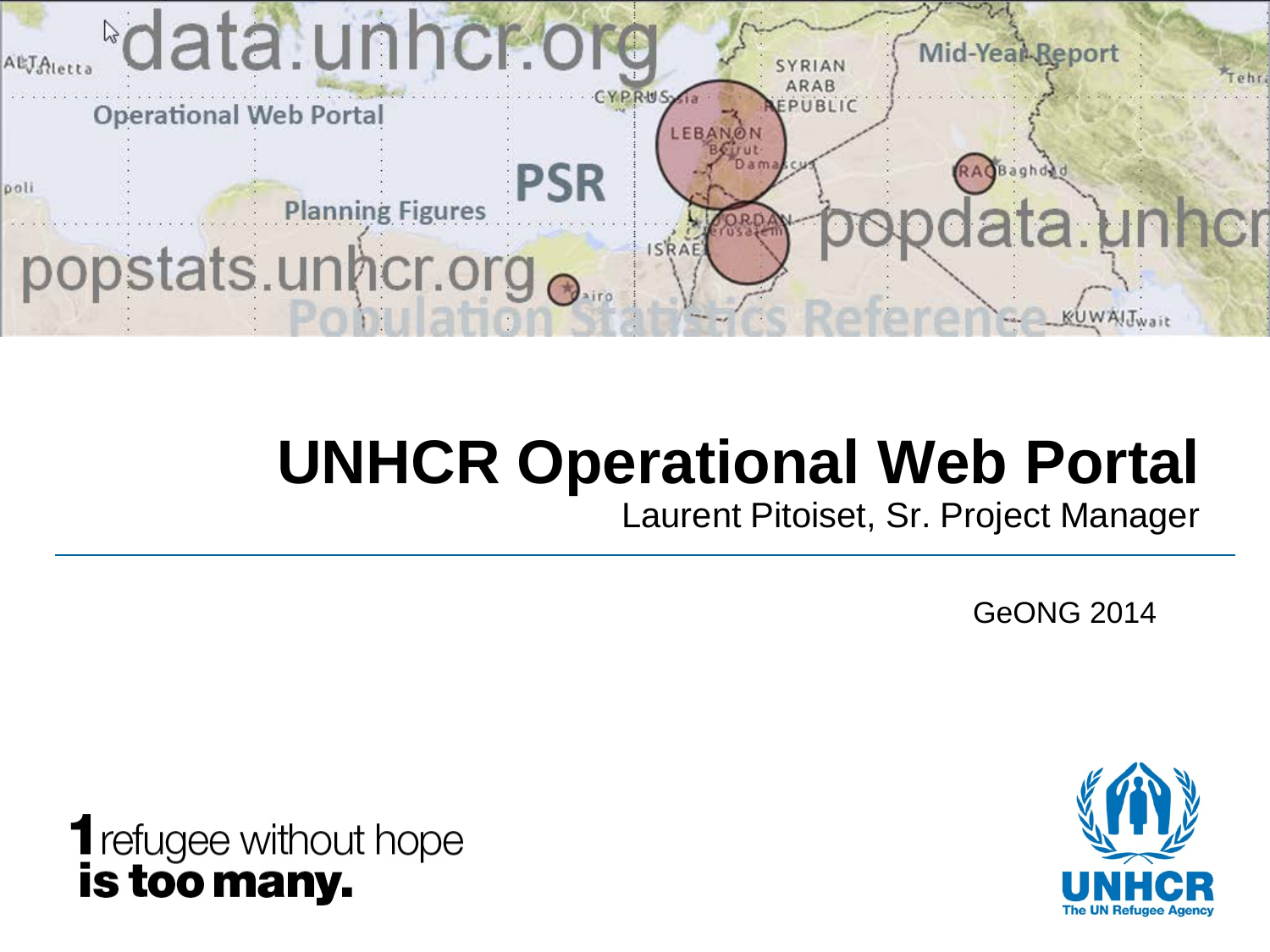## **Operational Web Portal – structure**



### **data.unhcr.org**

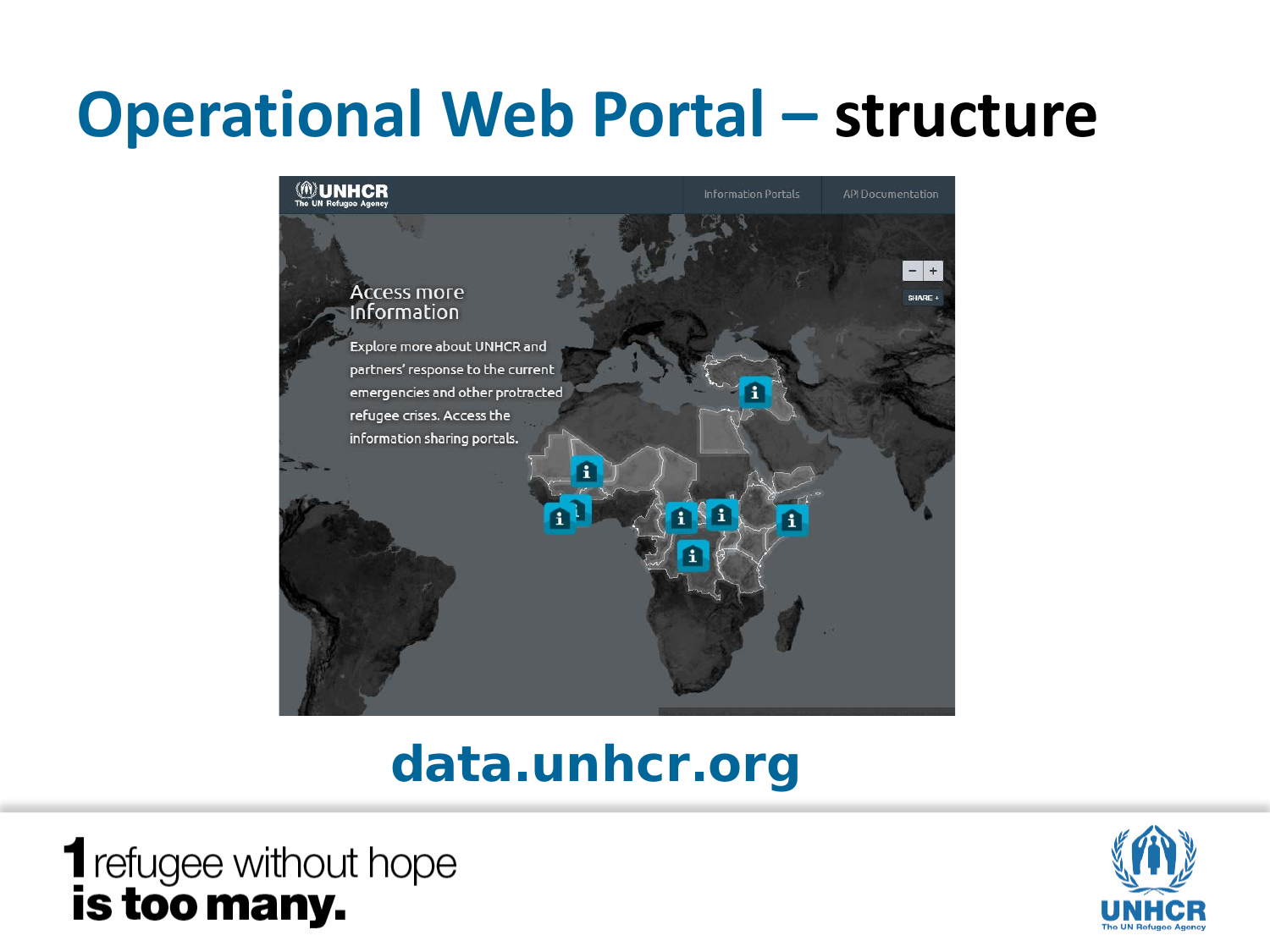### **Operational Web Portal – coverage**



### **data.unhcr.org**

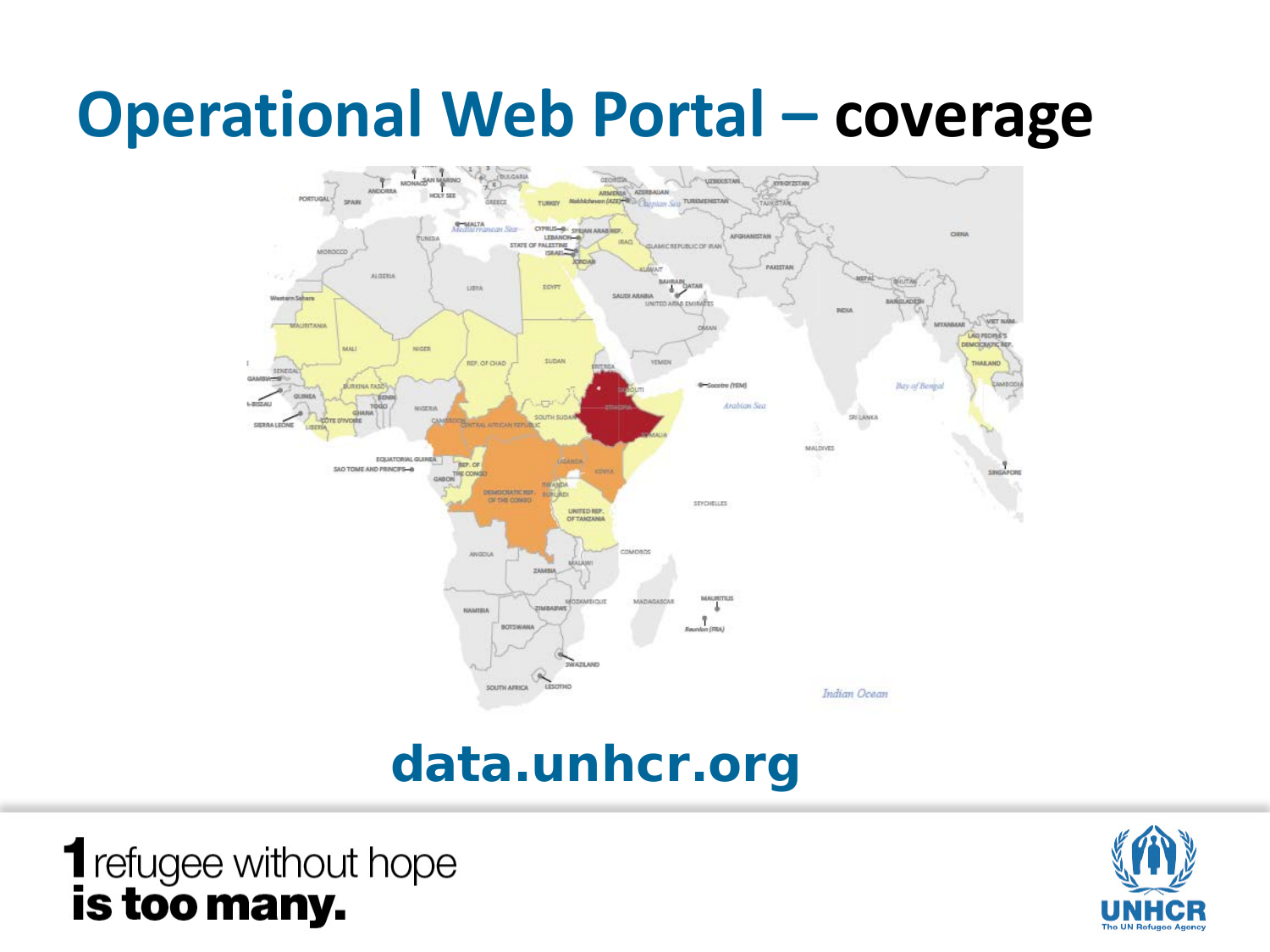## **OWP Key facts - Situation views**





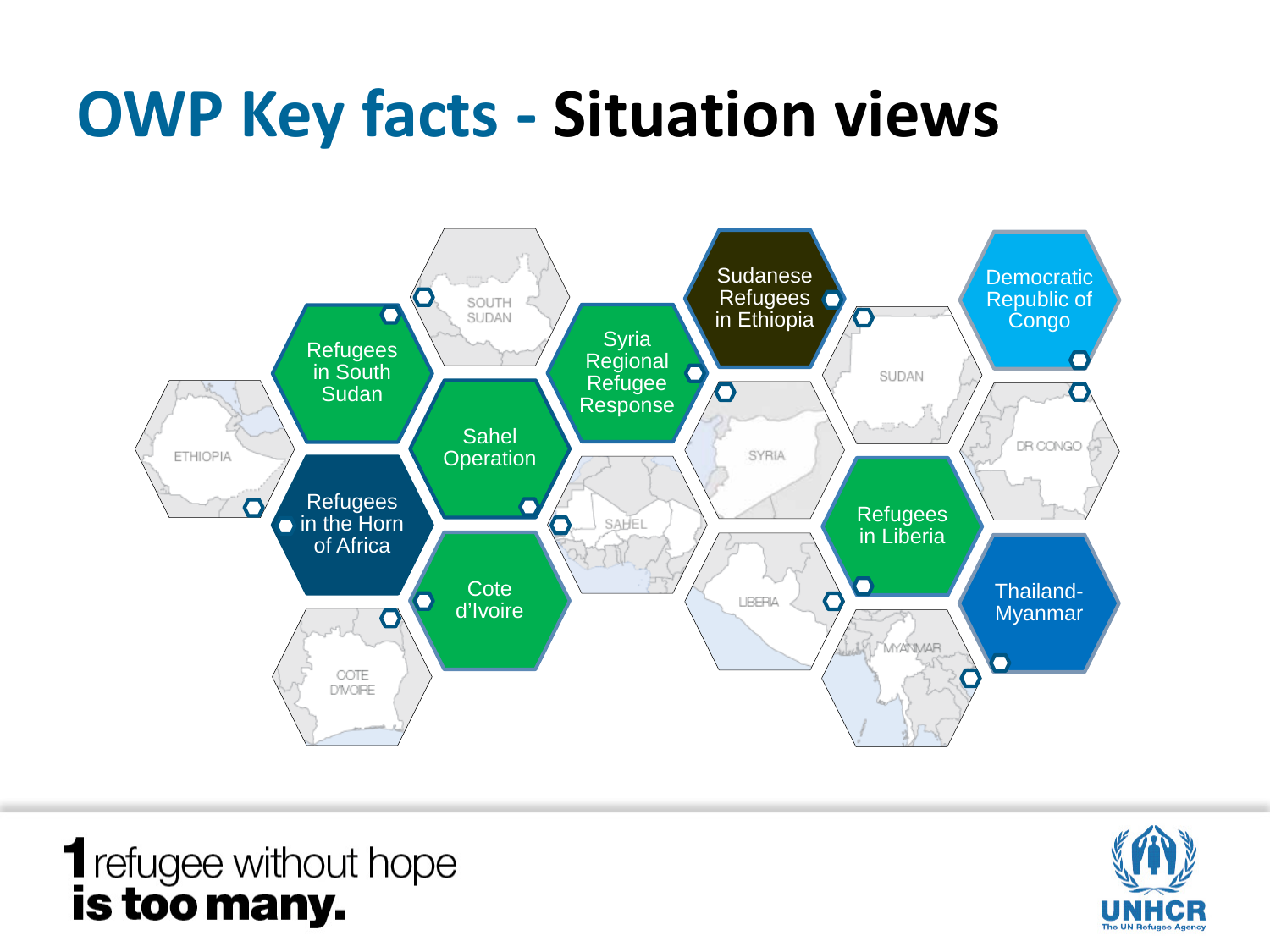## **Operational Web Portal – structure**



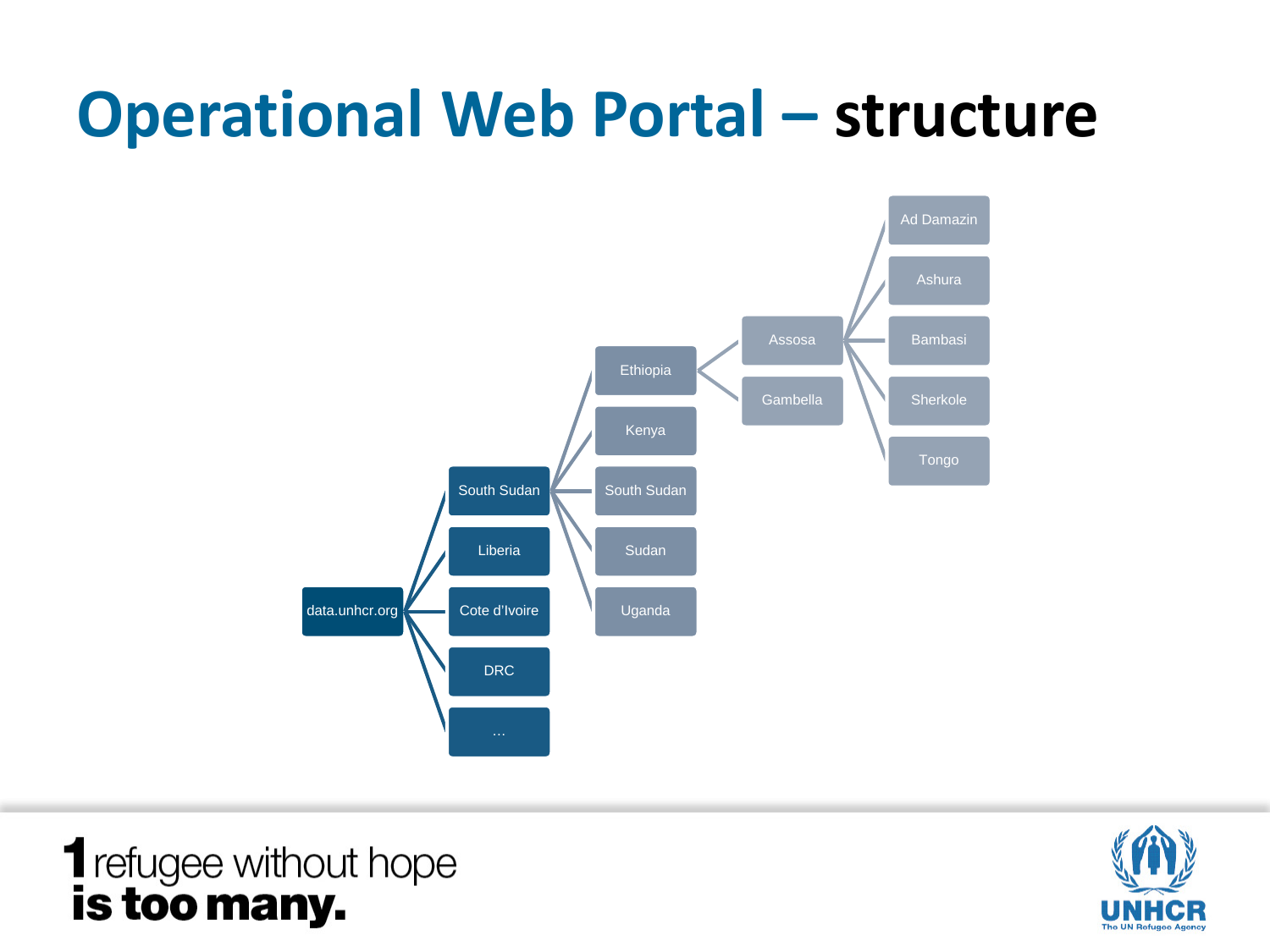## **Operational Web Portal – structure**

#### (M)UNHCR **Syria Regional Refugee Response** Inter-agency Information Sharing Portal EN FR AR The UN Refugee Ag **Navigation** Regional Overview Select a Location **Partner List El** Latest Doc Total Persons of Concern ys. SYRIAN Tehran ARAB CYPRUS EPUBLIC LEBANON RAOBagh ISLAMIC REPUBLIC OF IRAN Situation map  $\bigcirc$  airo han does not imply official  $2.000$ **Total Persons of Concern** esponse Plan **Synames**  $\mathbf{r}$ 2014 Cy Last Updated 02 Sep 2014 Mid-Year Update Source - UNHCR, Government of Turkey, AFAD, UNHCR Registration 2,965,412 **Registered Syrian Refugees Widgets** ○ Highlights > 15-18 July Antonio Guterres UN High Commissioner for This includes 23,367 Syrian refugees registered in North @ Last Updated 02 Sep 2014 Refugees visits refugee and IDP sites in Iraq<br>(Baghdad,Erbil&Sulaymaniyah).He meets President & PM in KRI Africa Source - UNHCR, Government Regional demographic breakdown below is based on of Turkey, AFAD, UNHCR ailable data from Egypt, Iraq, Jordan and Lebanon Registration More than 2.8 million Syrian refugees have sought protection Demo in the region. The average rate of monthly registrations continues to exceed 100,000 so far in 2014 Male (49.4%) (50.6%) Female Age 9.3% 8.9% 10.6%  $5 - 11$ , ... a potential threat in the region in light of the Tweet 1 Share 1 share

Feedback - About - Information Sharing Portal hosted by UNHCR - For more information, contact: syrport@unhcr.org

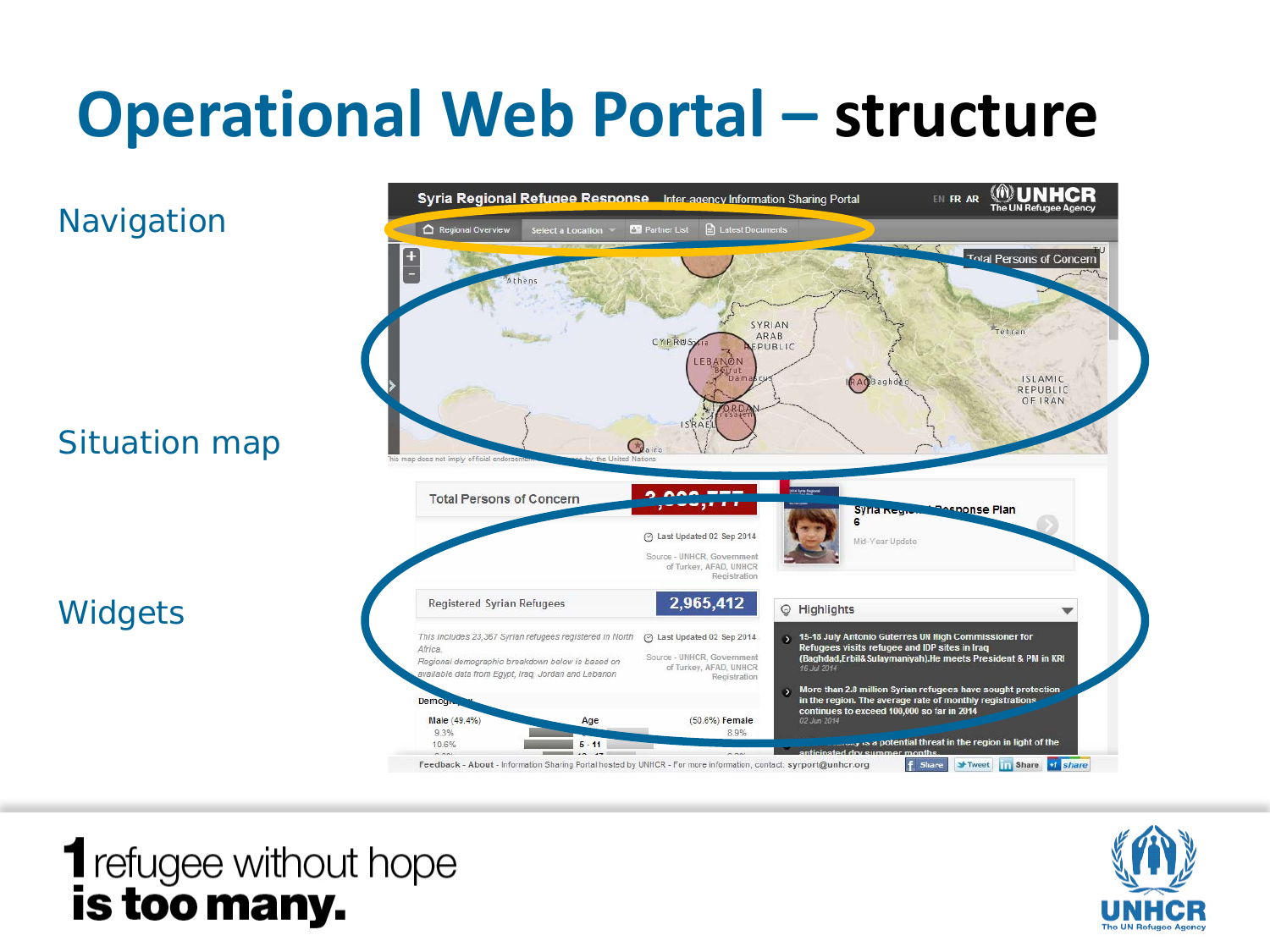## **Situation information dissemination**

# **Why?**

- **During emergencies, contradictory information**  leads to **inefficient allocation** of resources.
- Necessity to present the information necessary to develop a "**common operational picture**" between all humanitarian actors.

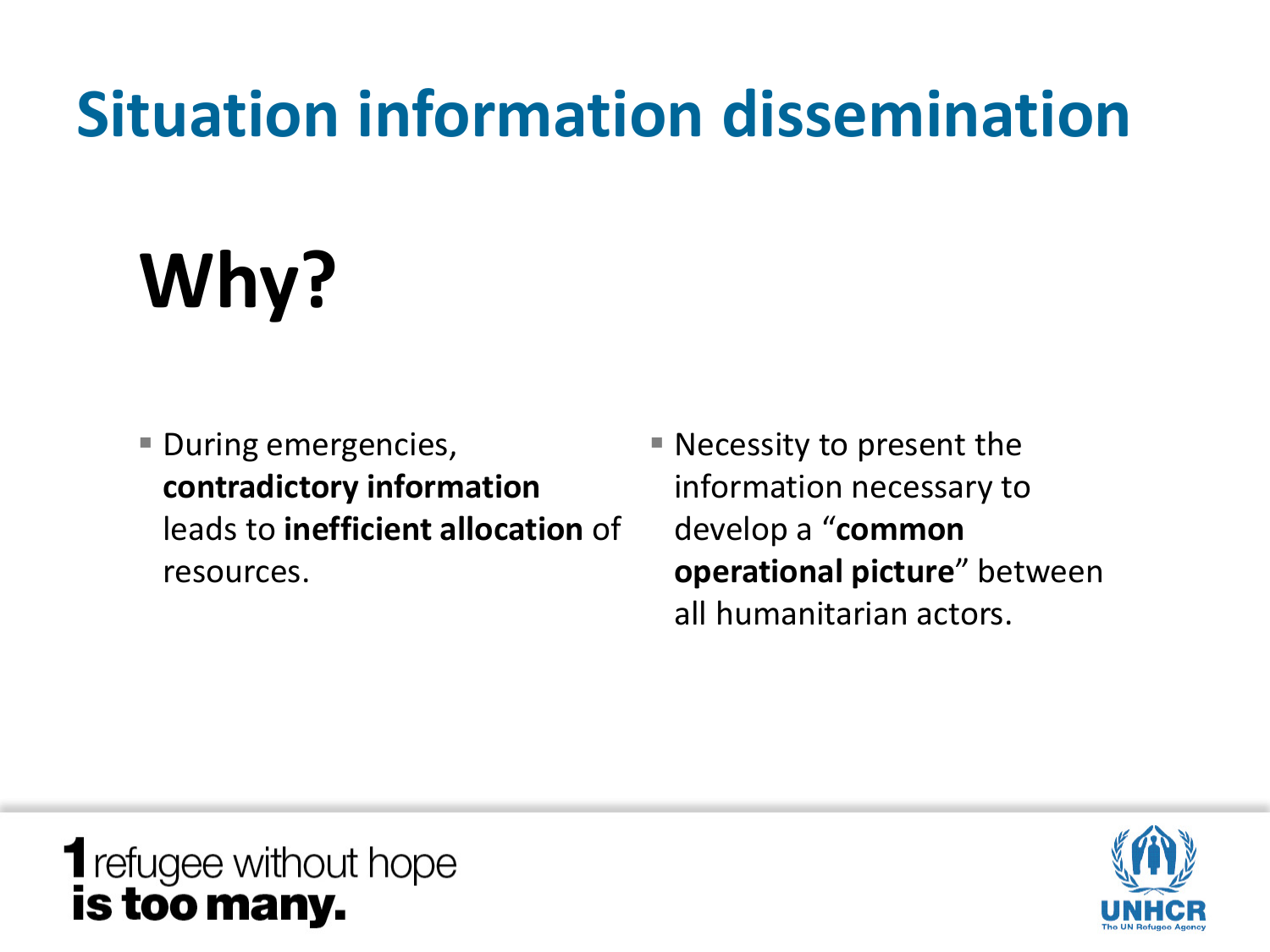## **Situation information dissemination**

## **Why? What?**



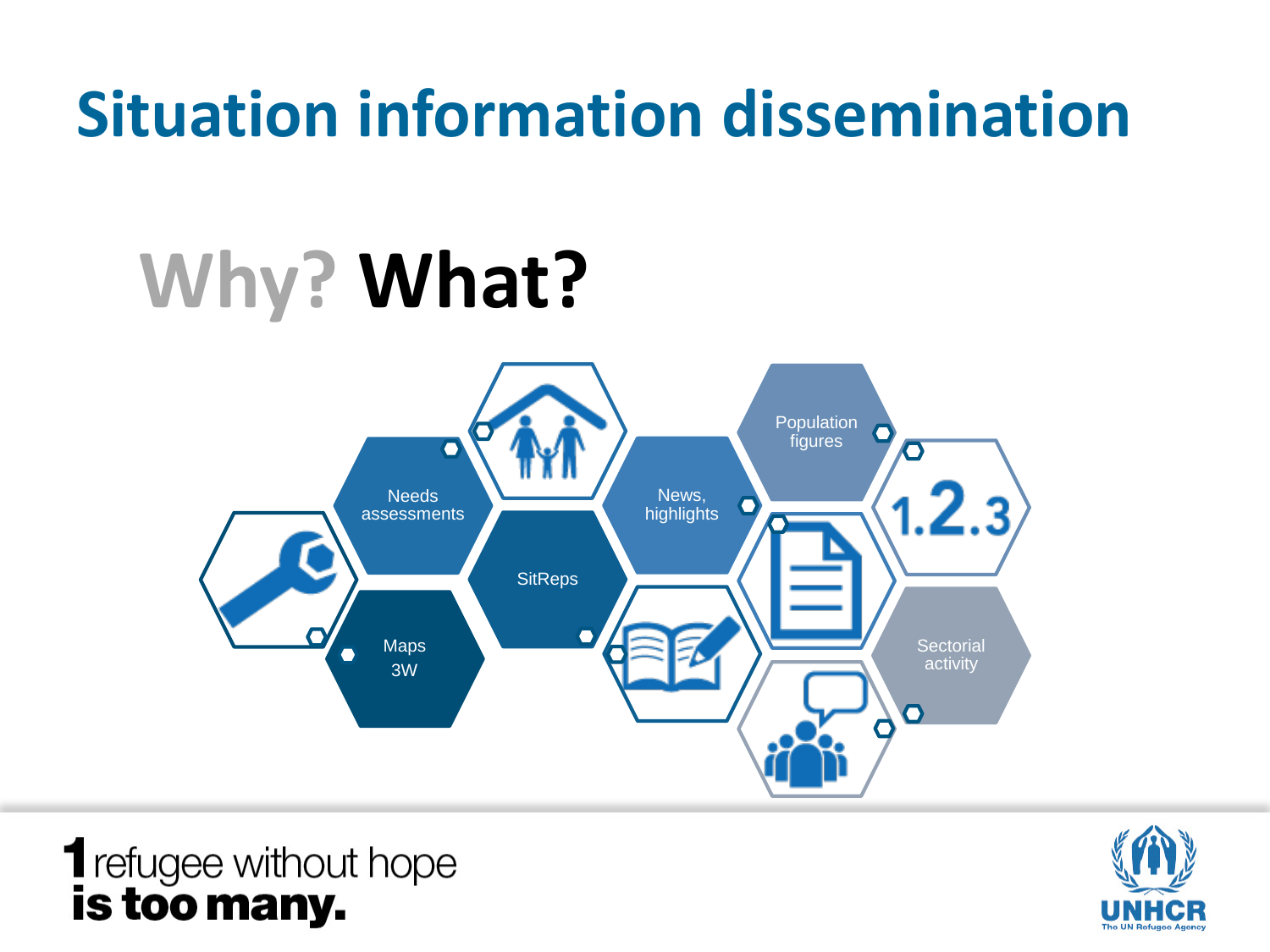## **Situation information dissemination**

## **Why? What? Who?**

- Information Management **Officers**
- Field offices
- Partners
- $\blacksquare$  Statisticians
- Media
- Persons of concern
- …

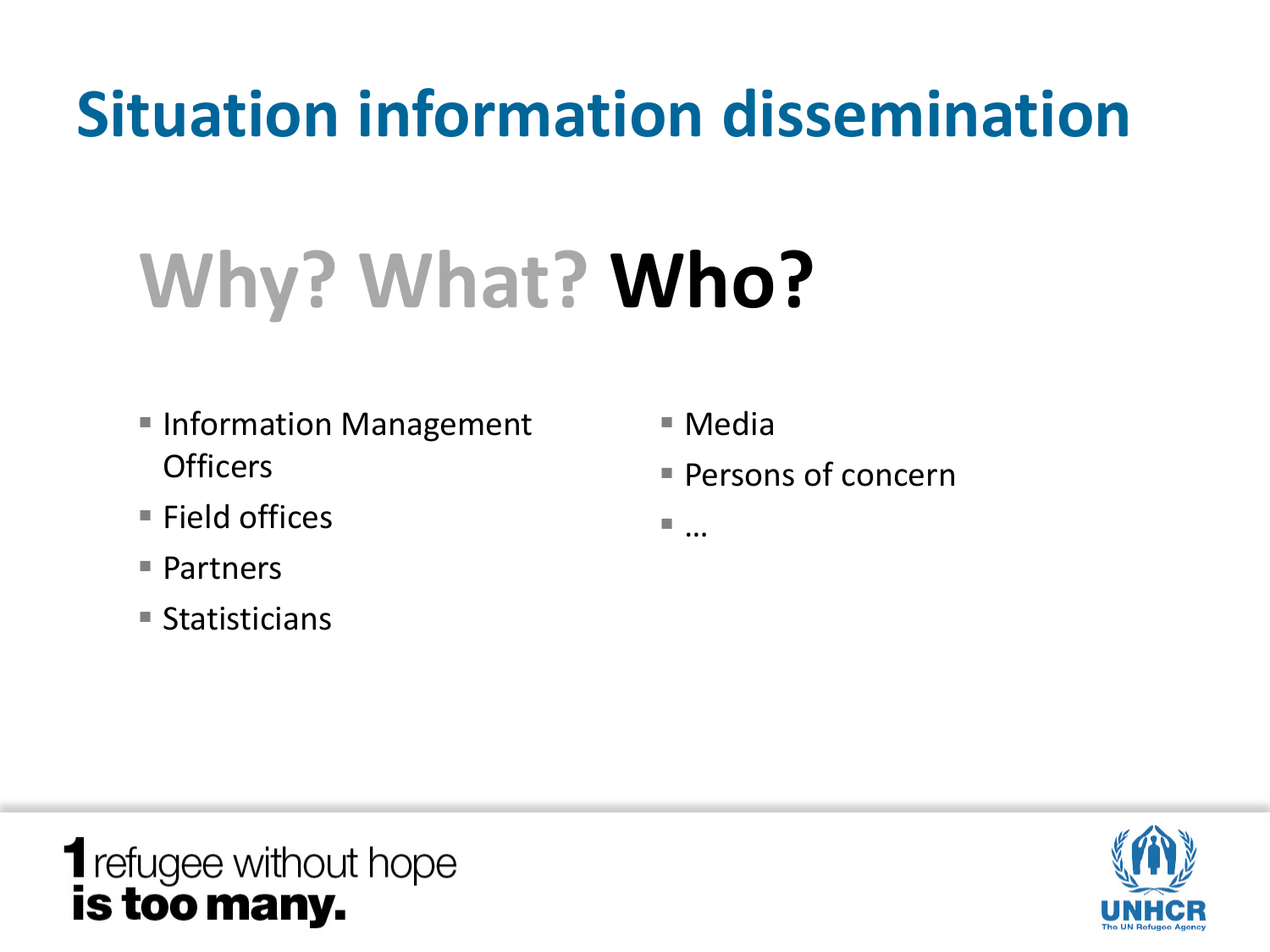## **Operational Web Portal – statistics**

**110,000** Page views / month

- **8** Emergencies covered (Situation Views)
- **41** Countries covered (with overlap)
- **231** Published Camps and Settlements
- **9,100** Documents uploaded
- **13,200** Population records
- **1,200** News and highlight items

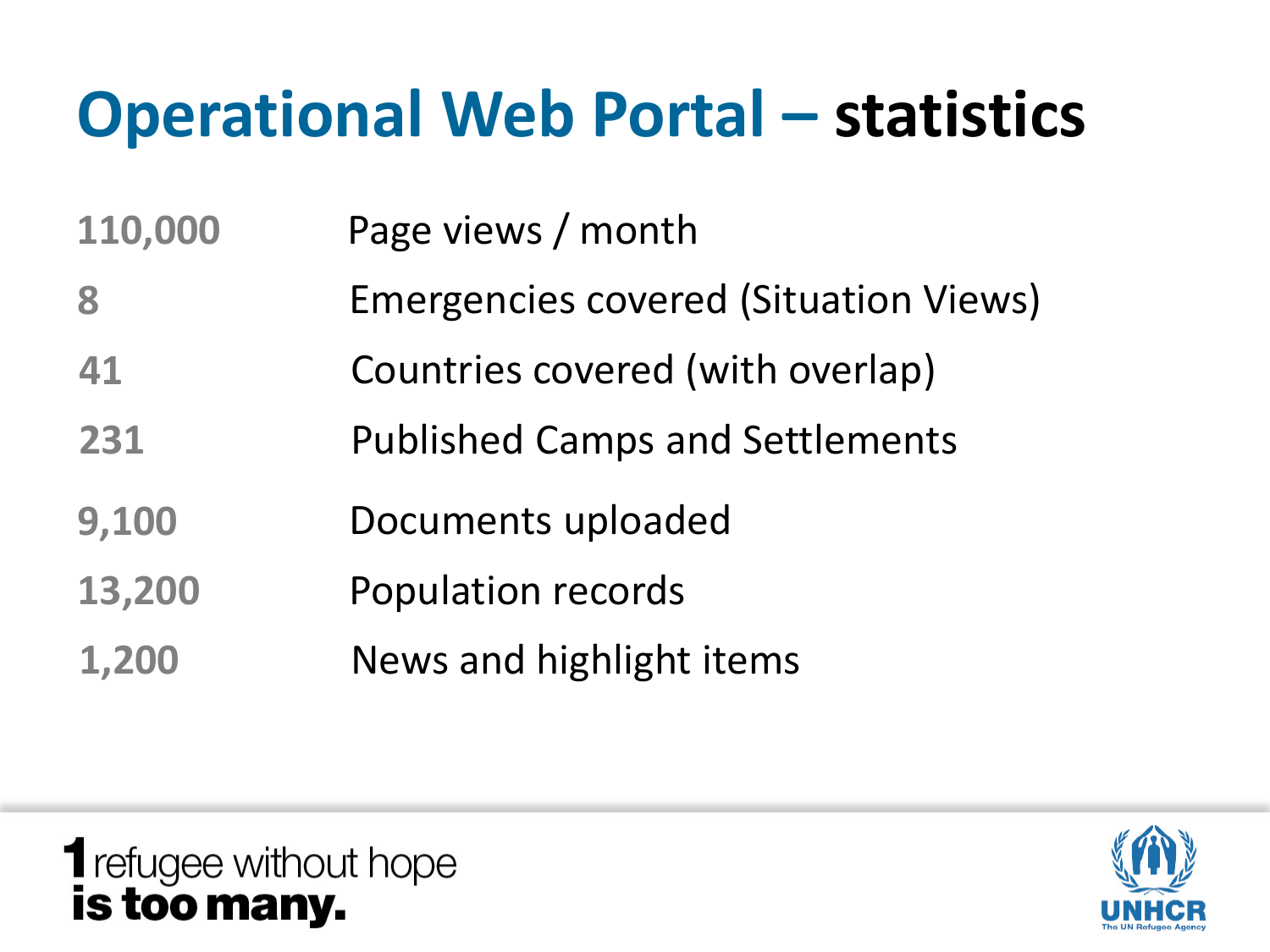## **Operational Web Portal – open data**



**Source: http://opengovdata.org**

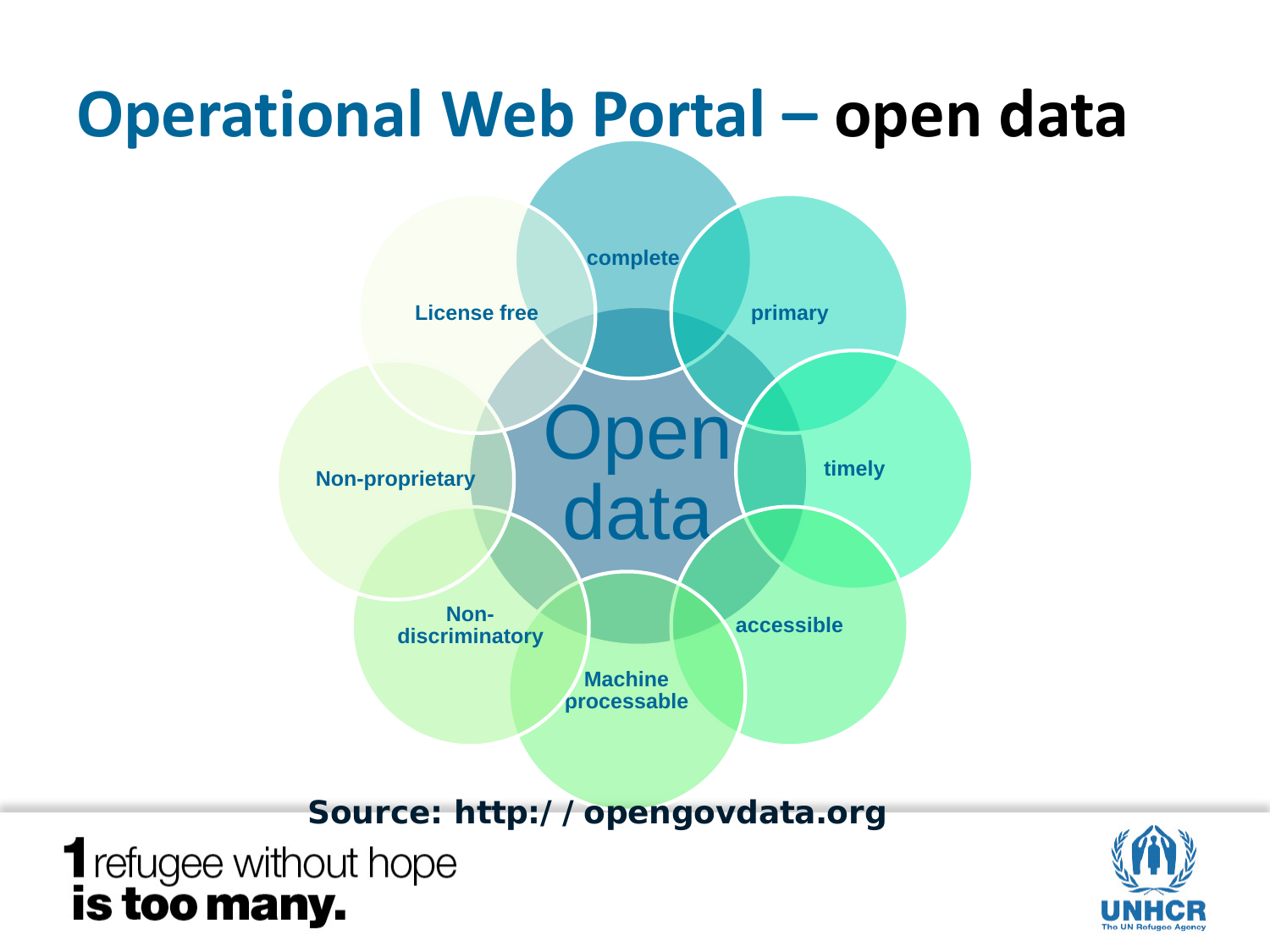## **Operational Web Portal – open data**

★ make your stuff available on the Web (whatever format) under an open license

- ★★ make it available as structured data (e.g., Excel instead of image scan of a table)
- ★★★ use non-proprietary formats (e.g., CSV instead of Excel)
- ★★★★ use URIs to denote things, so that people can point at your stuff
- ★★★★★ link your data to other data to provide context

**Source: http://5stardata.info**